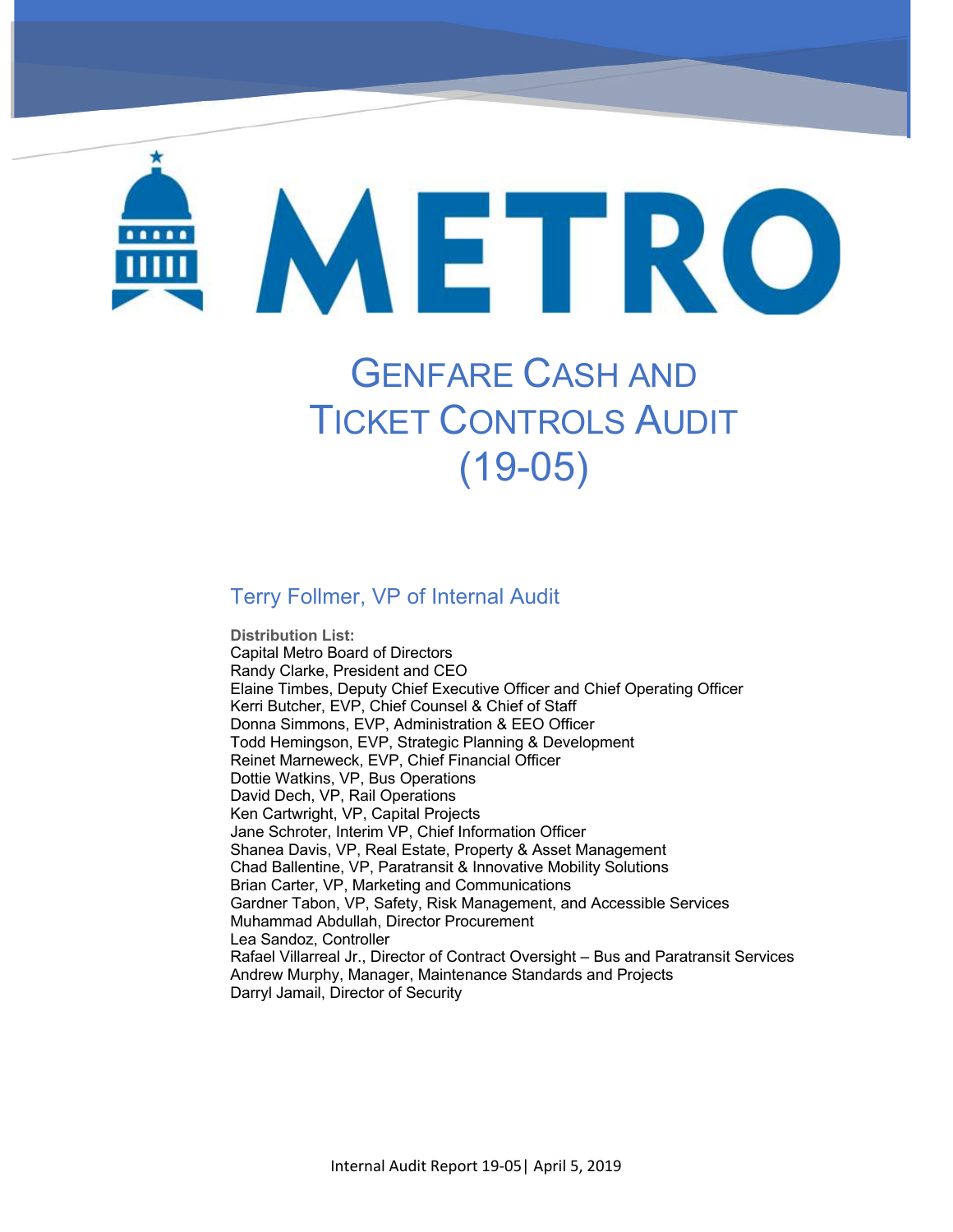## Table of Contents

| 1. |  |
|----|--|
| 2. |  |
| 3. |  |
| 4. |  |
| 5. |  |
|    |  |
|    |  |
|    |  |
|    |  |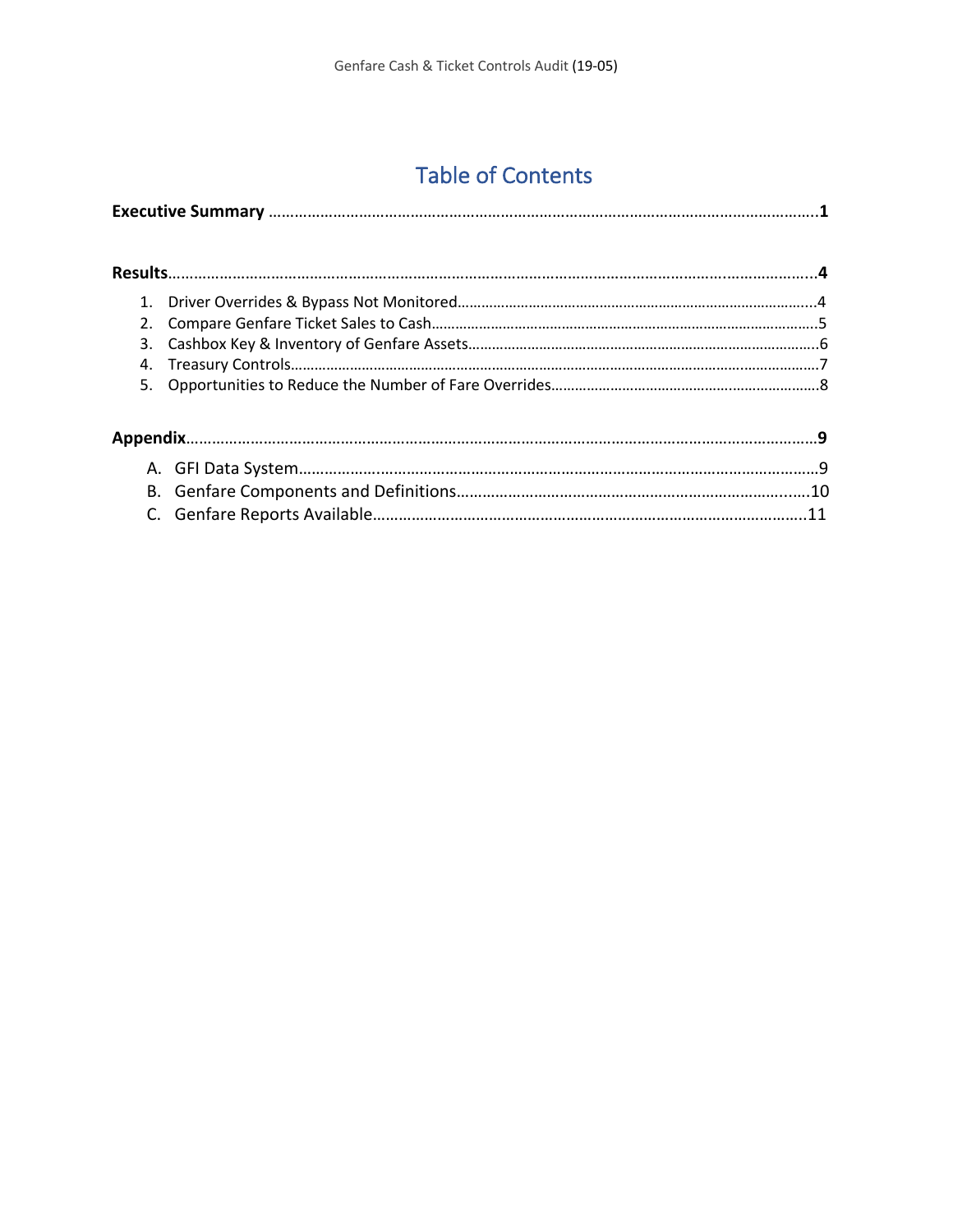#### **EXECUTIVE SUMMARY**

As part of our FY2018 -2019 Audit Plan approved by the Capital Metro Board, we performed an audit of the Genfare System to determine whether internal controls are sufficient to prevent and detect errors and/or irregularities in the Genfare System cash and ticket transactions. The last audit of this area was called Treasury and Fare Revenue issued in April 2015 which reviewed all fare systems (e.g bus, paratransit, rail). This year's audit had a more narrow focus with a deeper review of the internal controls related to the Genfare systems cash and ticket controls on buses. The audit results including the objective, scope, and conclusion are as follows.

#### **Background**

In 2005, Capital Metro implemented the automated fare collection system called Genfare used on the bus fleet. Genfare is a division of SPX and one of the leaders in the fare collection solutions industry for over 30 years. Each bus is equipped with a Genfare farebox and operator control unit that is located by the bus operator and the farebox collects cash and tracks different fare types. Cap Metro has a total of 423 revenue buses which includes 258 at 2910 Each 5<sup>th</sup> Street, and 165 buses at 9315 McNeil Road. A bus in revenue service is probed upon entering the yard and the Genfare cashbox inside the farebox is released and vaulted to the mobile Genfare revenue vault. During this probing process, data is transmitted to the central Genfare System containing the bus' revenue, ridership, bill and coin counts, etc. for the day. See Exhibit A and B for a listing of Genfare Assets and how they interact with each other.

The Finance Department is the business owner responsible for the Genfare System and is currently on version 2.05.09. The Finance Department works closely with Bus Operations and IT Departments if data and systems look unusual. Each month the Genfare System collects an average of \$400,000 in cash with approximately 1.8 million riders. Each day the Finance Department reconciles the Farebox revenue by comparing the physical treasury cash count to the Bin Removal Report (Genfare cash report) and there have been minimal differences. In addition, there are various Genfare reports that should be monitored in order to understand ridership activity, cash, ticket sales, driver overrides, etc. See Exhibit C for a list of reports available.

Ridership is captured by two different systems through the Automatic Passenger Counter (APC) system and the Genfare System. The APC system uses smart motion sensors to capture each passenger entering/exiting the bus and is considered the most accurate ridership data which is used for NTD reporting. The Genfare ridership data is collected manually based upon data keyed by the bus operator or customer scanning their ticket in the farebox. The Genfare System is subject to human error because it requires human interaction with the Genfare system to record any activity. One of the key functions of the automated APC software is to merge the SmartSensor APC ridership data with GPS, time/date info and is used by the Planning Department in the evaluation of routes, blocks, trips, timepoints, and stops.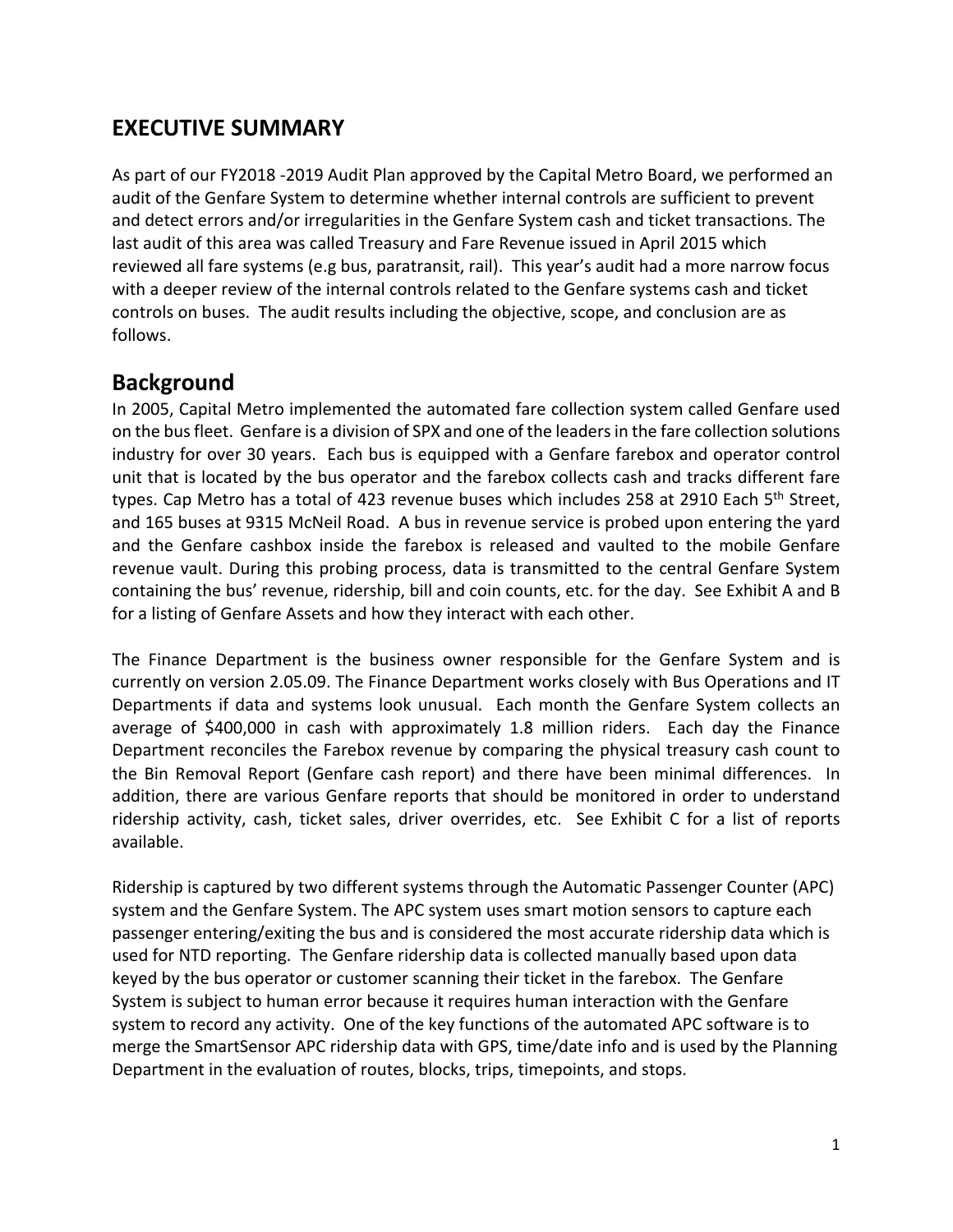#### **Audit Objective & Scope**

The primary objective of this audit is to determine whether internal controls are sufficient to prevent and detect errors and/or irregularities in the Genfare System cash and ticket transactions. Additionally, we checked current controls related to the APC System ridership count to see what compensating controls are in place to help validate that the Genfare System and bus operators are properly accounting for all passengers. The audit scope includes review of systems and procedures for the passenger fare collection and processing cycles. It included reviewing Genfare reports, reviews, and documents from for the period of October 2018 through February 2019. We observed the following processes: probing of buses including vaulting of the cashboxes, the treasury process of counting of funds and emptying the bin, QA audits completed, and various Genfare daily summary and security reports. In addition, we compared ridership from automatic passenger count (APC) to Genfare Ridership to identify anomalies within driver, bus and route.

#### **Opinion**

The Genfare System is a very sophisticated and mature system with lots of internal control reports focused on cash, tickets and ridership data. We noted that the Finance Department has not established written standard operating procedures (SOP) covering the usage and management of the Genfare system. Internal controls can be improved by establishing SOP and monitoring variances for the following areas:

- Driver Overrides Report not monitored (aka Driver Key Report) by Driver and Route.
- Bypass usage by driver should be monitored because coins received is not counted by Genfare when in bypass mode.
- Variances between Farebox ticket sales plus Single Rides versus Cash collected by Driver/Route.
- Cashbox Key & Inventory of Genfare Assets (e.g. Cashbox, Farebox, Cashbox/Bullet Key, Jumper Key that clears memory, etc.).

Additionally, we believe internal controls can be further strengthened through the following:

- Changing the Cashbox Keys (aka Bullet Keys) and locks at 2910 which have never been changed since the 2005 Genfare implementation, and at North Ops which was last changed in 2012. Although there have been no issues, changing the locks/keys is a proactive action that helps reduce the risk.
- Explore opportunities to reduce operator overrides (see audit issue # 5).
- WIFI transmission from bus to Genfare server for data instead of IR Probe.

In general, developing SOP is one of our primary audit findings. The detailed audit report that follows provides more context and understanding on the audit opinion and recommendations above.

This audit was conducted in accordance with US Government Accountability Office's Generally Accepted Government Auditing Standards (GAGAS) and the Institute of Internal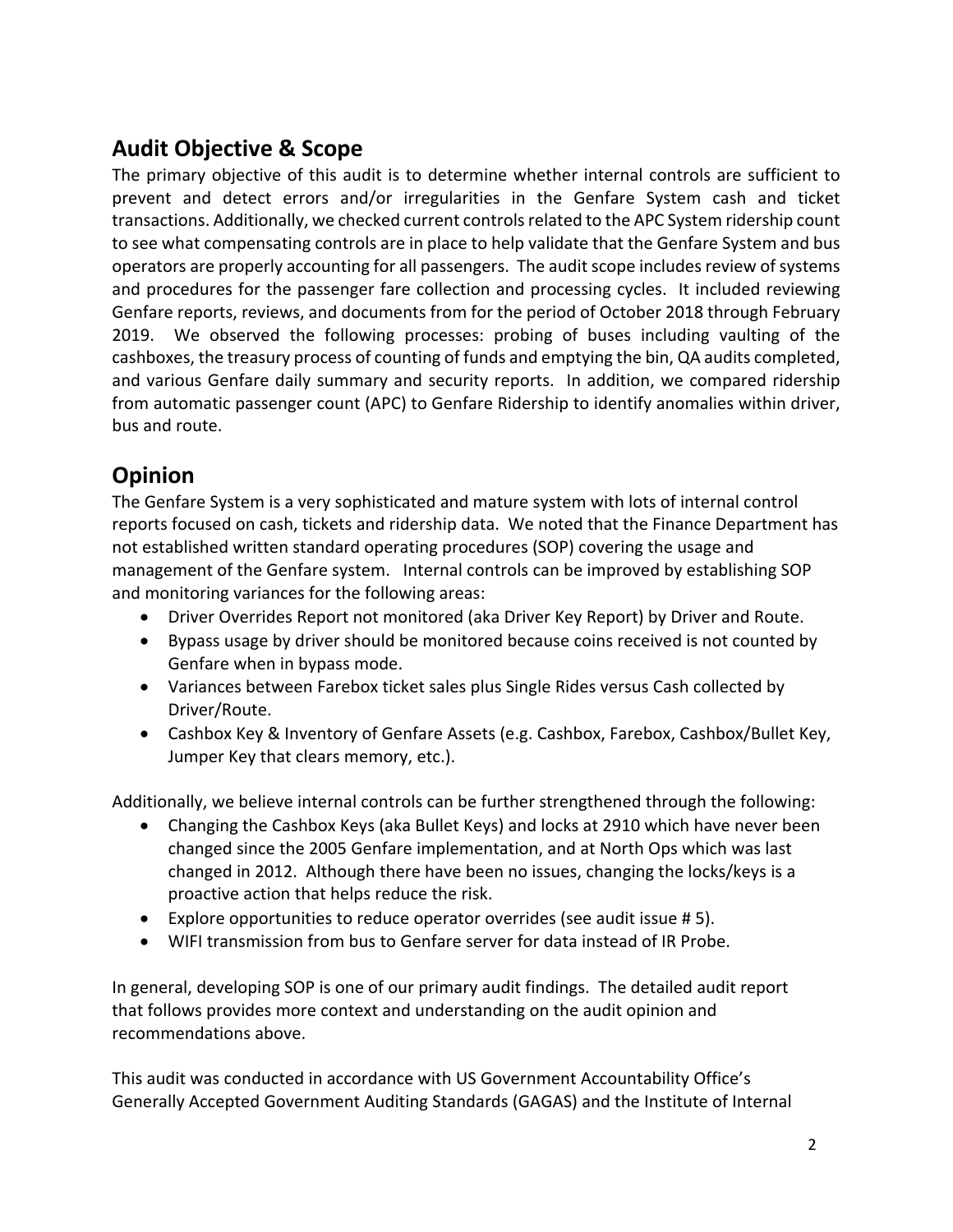Auditor's International Standards for the Professional Practice of Internal Auditing. These standards require that we plan and perform the audit to obtain sufficient, appropriate evidence to provide a reasonable basis for our findings and conclusions based on our audit objective. We believe the evidence obtained provides a reasonable basis for our findings and conclusions based on our audit objectives. The audit was conducted by the following staff members in the Capital Metro Internal Audit Department:

- Jeannette Lepe, Internal Auditor II (Project Lead)
- Terry Follmer, VP of Internal Audit

Recommendations to strengthen controls and improve accountability were provided to management. Management agrees with the internal audit recommendations and has provided target completion dates which are included in the detailed audit report below. A follow-up audit is performed semi-annually (i.e. May and November) to ensure management action plans for all issued audit reports are completed timely.

We appreciate the cooperation and assistance provided to us throughout this audit.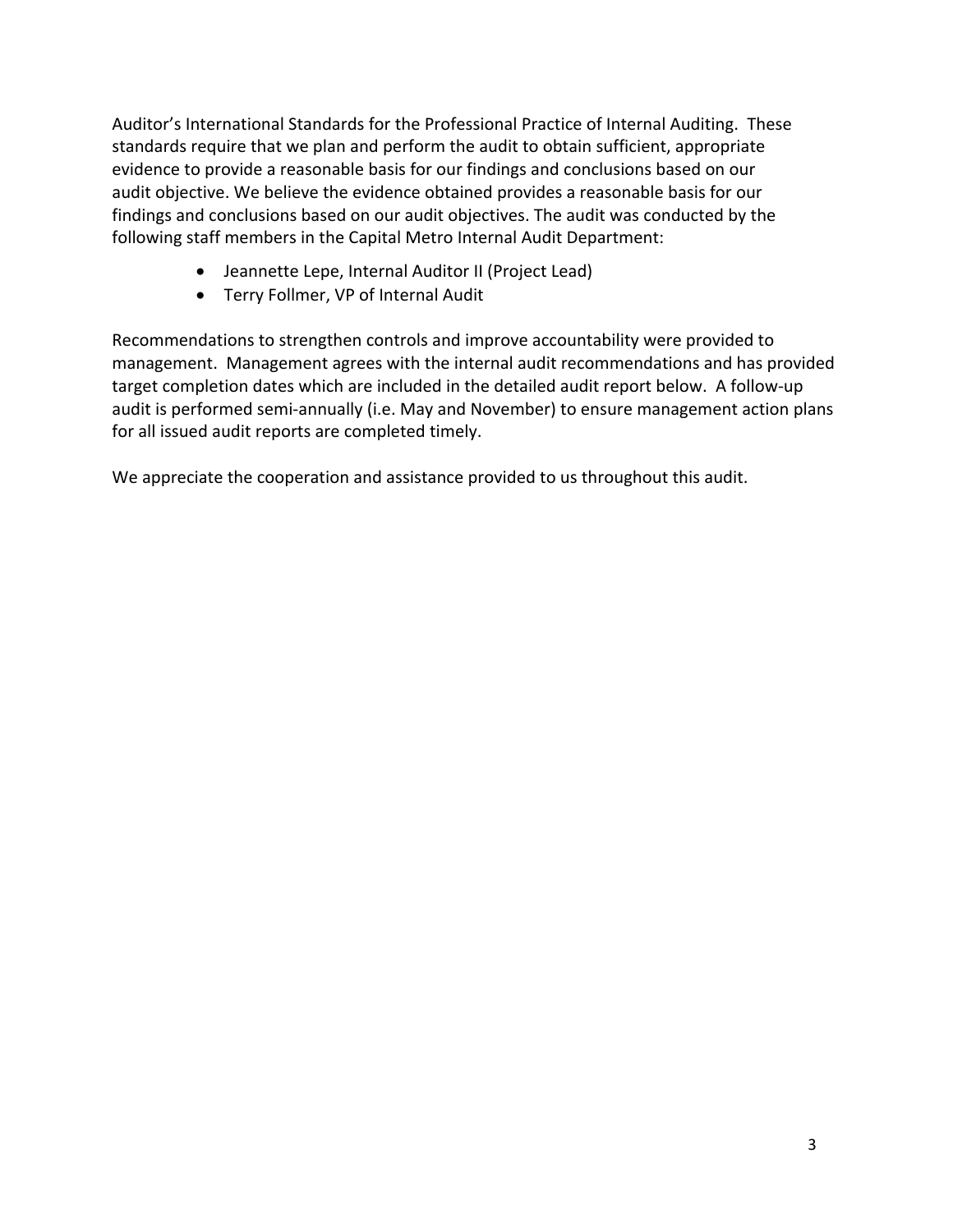| <b>Issues &amp; Risk</b>                                                                                                                                                                                                                                                                                                                                                                                                                                                                                                                                                                                                                                                                                                                                                                                                                                                                                                                                                                                                                                                     | <b>Recommendation</b>                                                                                                                                                                                                                                                                                                                                                                                                                                                                                                                                                                                                                     | <b>Management Action Plan</b>                                                                                           |
|------------------------------------------------------------------------------------------------------------------------------------------------------------------------------------------------------------------------------------------------------------------------------------------------------------------------------------------------------------------------------------------------------------------------------------------------------------------------------------------------------------------------------------------------------------------------------------------------------------------------------------------------------------------------------------------------------------------------------------------------------------------------------------------------------------------------------------------------------------------------------------------------------------------------------------------------------------------------------------------------------------------------------------------------------------------------------|-------------------------------------------------------------------------------------------------------------------------------------------------------------------------------------------------------------------------------------------------------------------------------------------------------------------------------------------------------------------------------------------------------------------------------------------------------------------------------------------------------------------------------------------------------------------------------------------------------------------------------------------|-------------------------------------------------------------------------------------------------------------------------|
| 1. DRIVER OVERRIDES & BYPASS NOT MONITORED<br>The Bus Operators have the ability to issue override<br>passes in the Farebox System for a variety of reasons<br>(e.g. discounted fares, free fares, change fare type,<br>etc.). The Genfare system has special keys the<br>Operator hits to capture the reason for the overrides,<br>but there is no process in place to monitor usage by<br>driver and route. We reviewed the Override Report<br>(aka Driver Key Report) and noted the number of<br>overrides varied greatly for some bus operators but no<br>one was monitoring or investigating. Bus operators<br>with higher override rates can be an indicator of many<br>type of problems (e.g. improper training, fare evasion,<br>ticket fraud, Genfare System issues, etc.), however<br>these issues will not be prevented and detected unless<br>someone is monitoring. Similarly, we noted that the<br>Bypass Report is not being monitored. Depending on<br>the circumstances, sometimes the situation will need<br>to be given to Bus Operations to investigate. | The Controller and VP of Bus Operations should<br>consider the following:<br>Developing written standard operating<br>a)<br>procedures (SOP) covering the monitoring<br>of overrides and bypass.<br>The SOP should state the cadence as to<br>b)<br>how often the override and bypass review<br>is performed as well as establish tolerance<br>levels to identify outliers.<br>Overrides outside of tolerance levels or<br>$\mathcal{C}$<br>that look suspicious should be reported to<br>Bus Operations Department. Their<br>investigation results should be reported<br>back to Finance together with any action<br>plans to remediate. | Management agrees with the<br>recommendation and will remedy<br>this issue.<br>Target Completion Date: June<br>30, 2019 |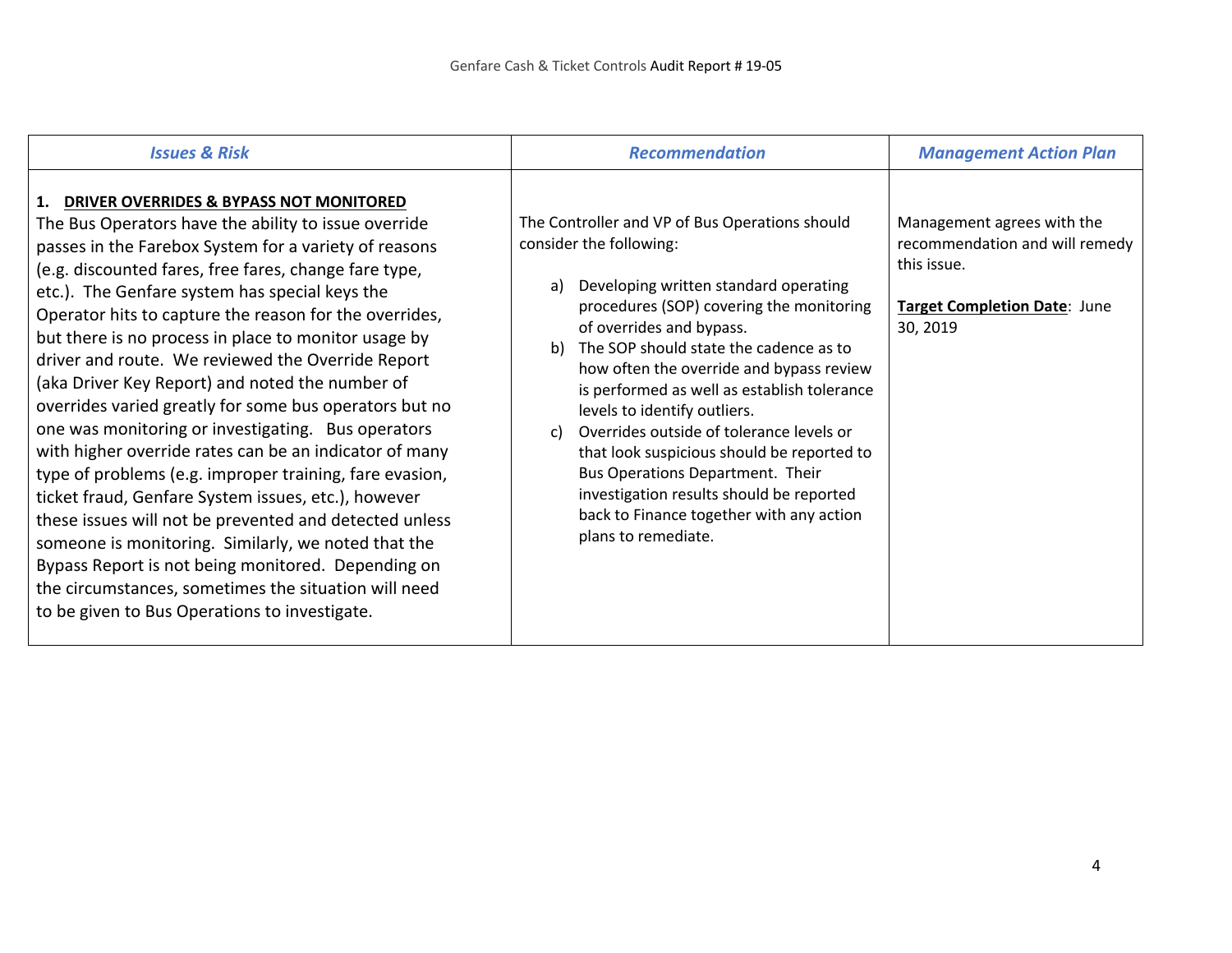| <b>Issues &amp; Risk</b>                                                                                                                                                                                                                                                                                                                                                                                                                                                                                                                                                                                                                                                                                                                                                                                                                                                             | <b>Recommendation</b>                                                                                                                                                                                                                                                                                                                                                                                                                                                                                                       | <b>Management Action Plan</b>                                                                                                                                                                              |
|--------------------------------------------------------------------------------------------------------------------------------------------------------------------------------------------------------------------------------------------------------------------------------------------------------------------------------------------------------------------------------------------------------------------------------------------------------------------------------------------------------------------------------------------------------------------------------------------------------------------------------------------------------------------------------------------------------------------------------------------------------------------------------------------------------------------------------------------------------------------------------------|-----------------------------------------------------------------------------------------------------------------------------------------------------------------------------------------------------------------------------------------------------------------------------------------------------------------------------------------------------------------------------------------------------------------------------------------------------------------------------------------------------------------------------|------------------------------------------------------------------------------------------------------------------------------------------------------------------------------------------------------------|
| 2. COMPARE GENFARE TICKET SALES TO CASH<br>The Genfare System counts the cash collected on each bus<br>and Finance reconciles this daily to the physical cash count<br>performed by Treasury. While this process is working well<br>with very low variances, we noted that the monthly<br>reconciliation for Tickets sold to cash was not calculating the<br>maximum potential cash collection possible based on<br>transactions captured by the Farebox. Under the current<br>reconciliation process all day pass overrides are not being<br>accounted for. Such an analysis will identify collection rate<br>by driver and route, however this analysis is not currently<br>being performed. Monitoring this variance by driver and<br>route will help in preventing and detecting issues such as<br>improper training, fare evasion, ticket fraud, Genfare<br>System issues, etc. | The Controller and Manager of Revenue should<br>consider the following:<br>Developing written standard operating<br>a)<br>procedures (SOP) covering the<br>reconciliation and variance analysis related<br>to farebox tickets and cash.<br>The SOP should state the cadence as to<br>b<br>how often the review is performed as well<br>as establish tolerance levels to identify<br>outliers.<br>Ticket to cash variances outside tolerance<br>C)<br>levels are researched with action plans to<br>remediate as applicable. | Management agrees with the<br>recommendation and will remedy<br>this issue. A ticket to cash<br>reconciliation method will need<br>to be developed<br><b>Target Completion Date:</b><br>September 30, 2019 |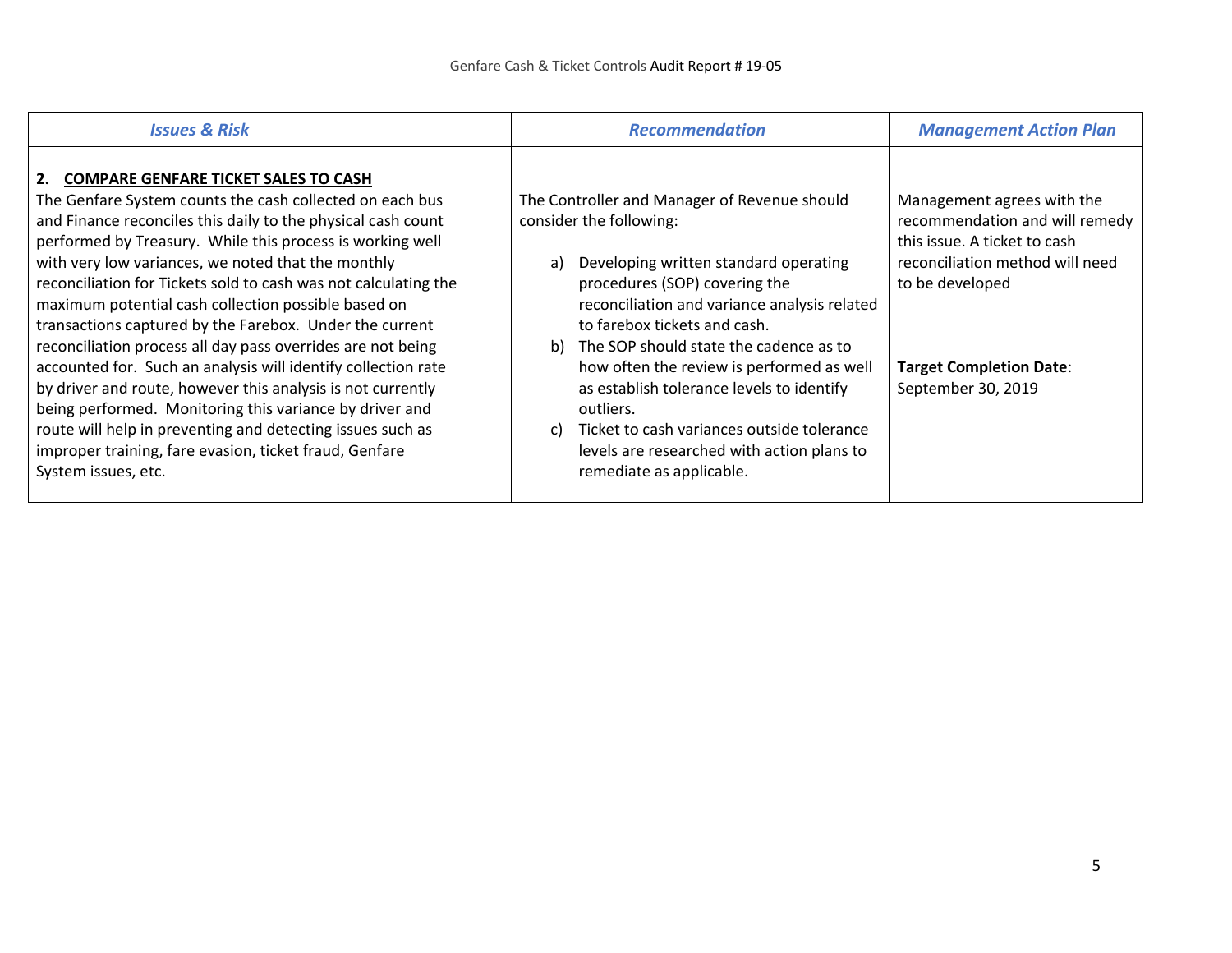| <b>Issues &amp; Risk</b>                                                                                                                                                                                                                                                                                                                                                                                                                                                                                                                                                                                                                                                                                                                                                                                                                                                                                   | <b>Recommendation</b>                                                                                                                                                                                                                                                                                                                                                                                                                                                                                                                                                                                                                                                               | <b>Management Action Plan</b>                                                                                                       |
|------------------------------------------------------------------------------------------------------------------------------------------------------------------------------------------------------------------------------------------------------------------------------------------------------------------------------------------------------------------------------------------------------------------------------------------------------------------------------------------------------------------------------------------------------------------------------------------------------------------------------------------------------------------------------------------------------------------------------------------------------------------------------------------------------------------------------------------------------------------------------------------------------------|-------------------------------------------------------------------------------------------------------------------------------------------------------------------------------------------------------------------------------------------------------------------------------------------------------------------------------------------------------------------------------------------------------------------------------------------------------------------------------------------------------------------------------------------------------------------------------------------------------------------------------------------------------------------------------------|-------------------------------------------------------------------------------------------------------------------------------------|
| 3. CASHBOX KEY & INVENTORY OF GENFARE ASSETS<br>The Cashbox is a solid metal box that has one door which<br>can only be opened using a Cashbox Key (aka Bullet Key).<br>Audit identified that cashboxes are not physically<br>inventoried, and cashboxes may be rebuilt by maintenance,<br>elevating a level of risk in the Genfare System as the system<br>may erroneously create a cashbox number. During our<br>audit, a cashbox changed its number in the GFI system four<br>different times, and it took a total of two days to find the<br>error.<br>Additionally, our review of the cashboxes identified that the<br>serial numbers engraved on the handle has worn off on<br>some cashboxes and is not legible. Furthermore, we<br>identified two cashboxes whereby the serial number<br>engraved on the Cashbox handle did not match the serial<br>number saved on the cashbox's electronic chip. | The CFO and the VP of Bus Operations should<br>consider:<br>Develop a process to inventory cashboxes<br>a)<br>periodically to ensure missing assets are<br>identified and investigated, and asset<br>records (e.g. Cashboxes, keys, etc.) in the<br>Genfare System and elsewhere are<br>updated.<br>During the physical inventory of the<br>b)<br>cashboxes ensure the serial number<br>engraved on the cashbox handle matches<br>the serial number saved to the electronic<br>cashbox chip.<br>If the engraved cashbox handle serial<br>c)<br>number has worn off, either re-engrave<br>with a unique number or dispose of the<br>handle and update the Genfare system<br>records. | Management agrees with the<br>recommendation and will remedy<br>this issue.<br><b>Target Completion Date:</b><br>September 30, 2019 |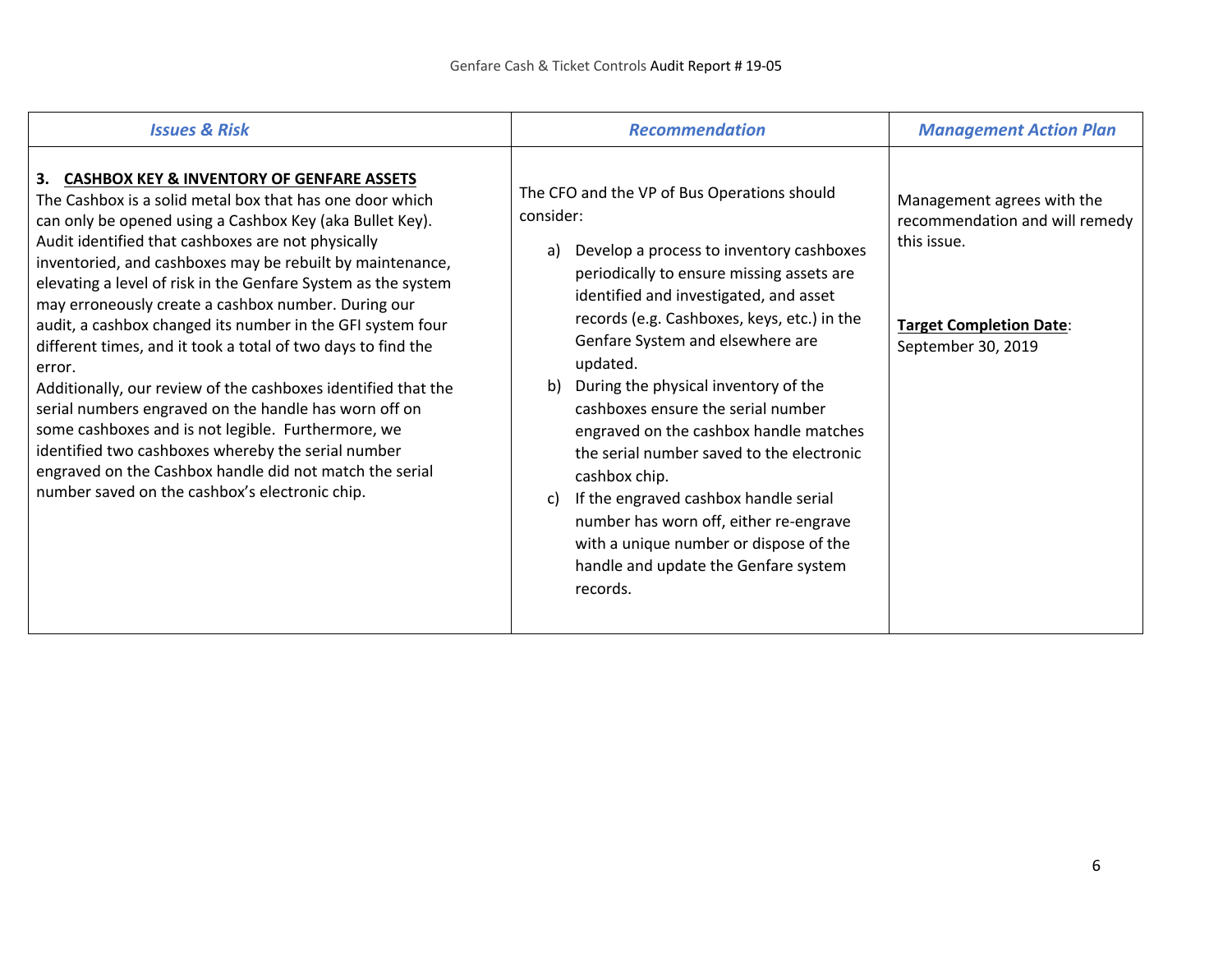| <b>Issues &amp; Risk</b>                                                                                                                                                                                                                                                                                                                                                                                                                                                                                                                                                                                                                                                                                                                                                                    | <b>Recommendation</b>                                                                                                                                                                    | <b>Management Action Plan</b>                                                 |
|---------------------------------------------------------------------------------------------------------------------------------------------------------------------------------------------------------------------------------------------------------------------------------------------------------------------------------------------------------------------------------------------------------------------------------------------------------------------------------------------------------------------------------------------------------------------------------------------------------------------------------------------------------------------------------------------------------------------------------------------------------------------------------------------|------------------------------------------------------------------------------------------------------------------------------------------------------------------------------------------|-------------------------------------------------------------------------------|
| 4. TREASURY CONTROLS<br>The daily treasury cash counts cash are intended to be<br>"blind counts", meaning they don't know how much cash<br>was counted by the Genfare farebox readers and vaulted to<br>the Genfare vault for the day. We reviewed Genfare System<br>access to see if anyone from Treasury could view the<br>Genfare Revenue report and noted the Treasury Supervisor<br>can see this data. We don't view this as a high risk because<br>the Treasury Supervisor has staff under her who count the<br>cash and there are always two individuals present during<br>cash counts and the Treasury room activity is videotaped.<br>However, to improve segregation of duties it will be<br>necessary to remove the Treasury Supervisor's access to the<br>Genfare cash reports. | The Controller and Manager of Revenue should<br>consider eliminating the Treasury Supervisors<br>access to the Genfare report that shows the cash<br>count calculated by Genfare System. | Management implemented the<br>recommendation. No further<br>action is needed. |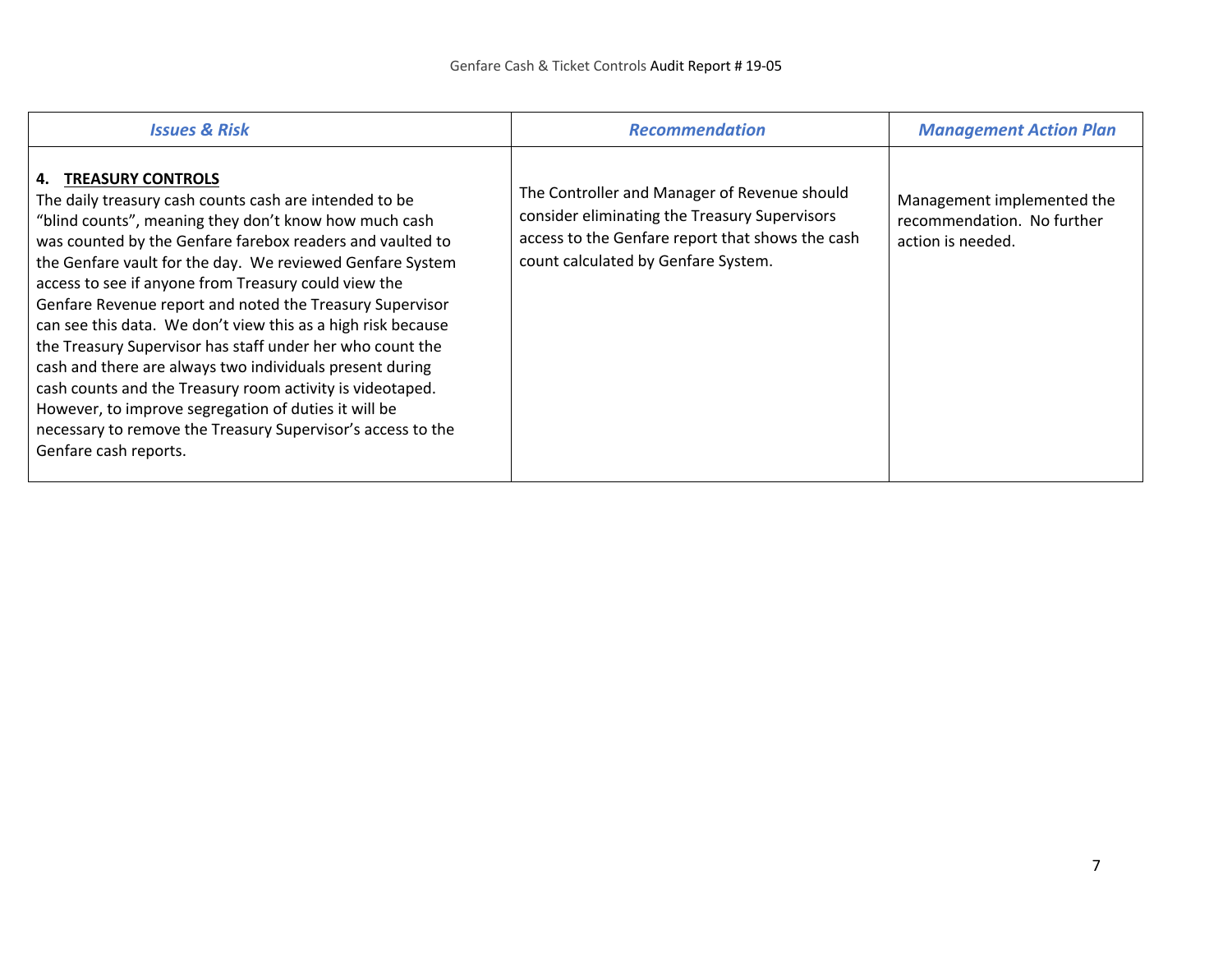| <b>Issues &amp; Risk</b>                                                                                                                                                                                                                                                                                                                                                                                                                                                                                                                                                                                                                                                                                                                                                                                                                                                                                                                                                                                              | <b>Recommendation</b>                                                                                                                                                                                                                                                                                                                                                                                               | <b>Management Action Plan</b>                                                                          |
|-----------------------------------------------------------------------------------------------------------------------------------------------------------------------------------------------------------------------------------------------------------------------------------------------------------------------------------------------------------------------------------------------------------------------------------------------------------------------------------------------------------------------------------------------------------------------------------------------------------------------------------------------------------------------------------------------------------------------------------------------------------------------------------------------------------------------------------------------------------------------------------------------------------------------------------------------------------------------------------------------------------------------|---------------------------------------------------------------------------------------------------------------------------------------------------------------------------------------------------------------------------------------------------------------------------------------------------------------------------------------------------------------------------------------------------------------------|--------------------------------------------------------------------------------------------------------|
| OPPORTUNITIES TO REDUCE THE NUMBER OF FARE<br>5.<br><b>OVERRIDES</b><br>To provide efficiency in the Farebox process the default fare<br>on the buses is set to a Single Ride fare of \$1.25. If a<br>passenger does not tell the bus operator that they want a<br>different fare than Single Ride before placing money in the<br>farebox, the bus operator must override the transaction to<br>change to the requested fare. As noted in several audit<br>issues above, no one has been monitoring override usage.<br>Additionally, we believe that the number of overrides could<br>be reduced by taking the following actions:<br>Adding passenger instructions at the top of each bus<br>$\bullet$<br>farebox stating "Please tell the driver what type of<br>fare type you want".<br>Audio public message on bus training passengers on<br>what to tell the bus operators<br>Adding video on website training passengers how to<br>$\bullet$<br>communicate with bus operator regarding type of<br>fare desired. | The VP of Bus Operations, VP of Marketing, and the<br>EVP of Planning & Strategy should consider<br>developing a public information campaign to train<br>customers on fare selection and cash payment<br>process using multiple media types (e.g. sticker on<br>farebox; audio public message on bus; website<br>video, etc.). These actions may help in reducing<br>the number of driver overrides on ticket fares | Management agrees with the<br>recommendations.<br><b>Target Completion Date:</b><br>September 30, 2019 |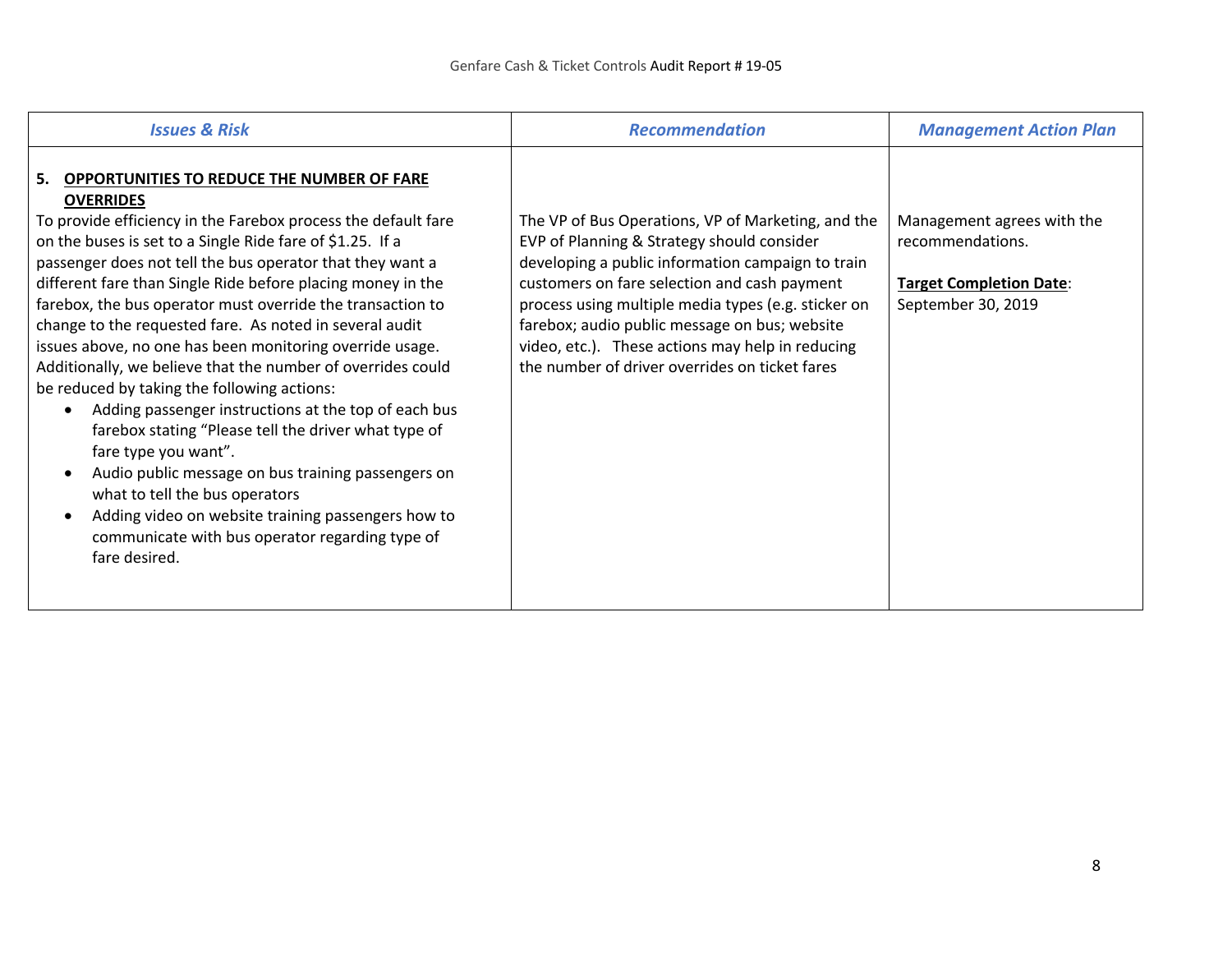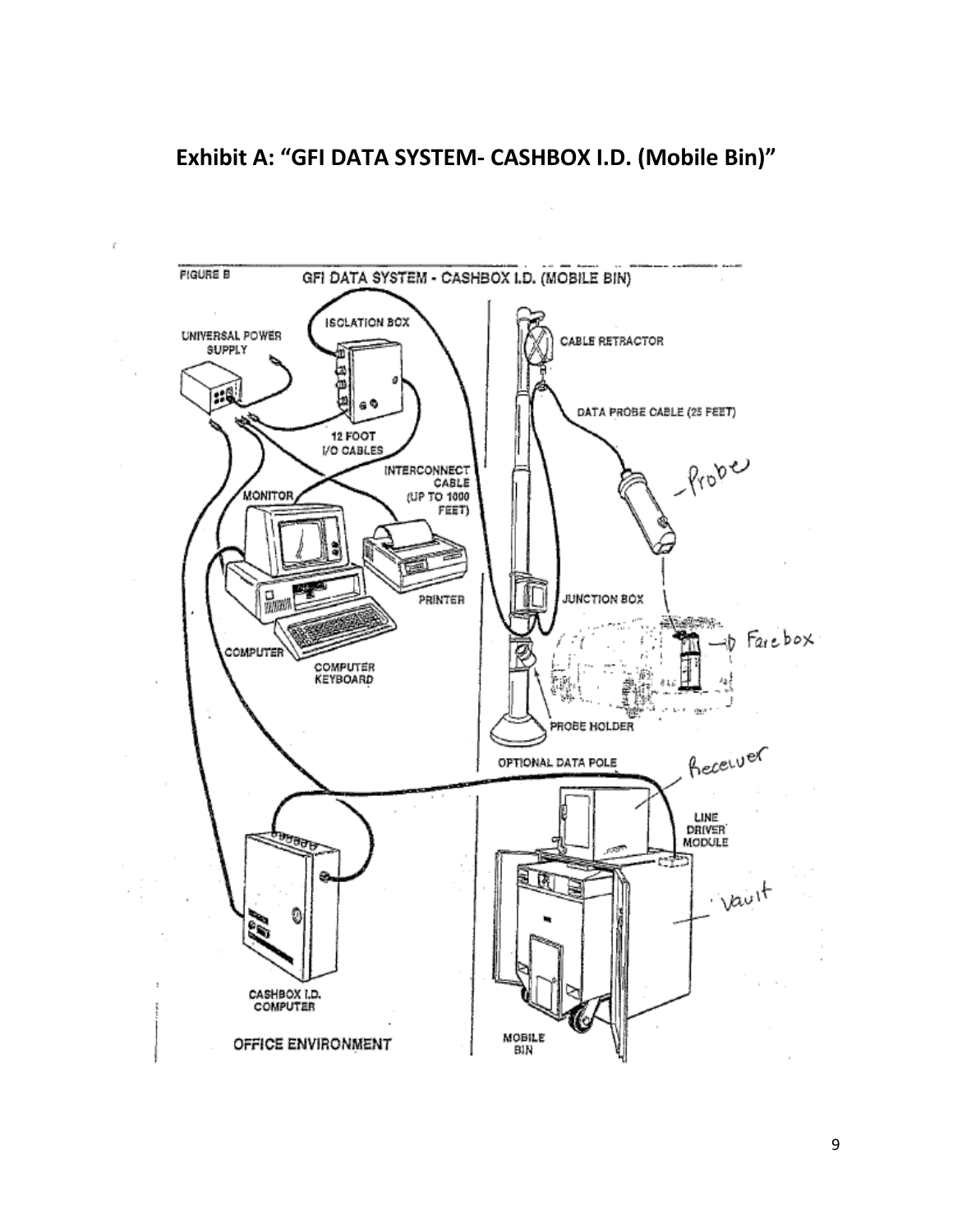## **Exhibit B: Genfare Components and Definitions**

# Glossary of General Terms

| Bin I.D.                   | an electronic feature for tracking a mobile bin being inserted or removed from    |
|----------------------------|-----------------------------------------------------------------------------------|
|                            | a vault housing.                                                                  |
| <b>Bus Number</b>          | a number entered into the farebox logic corresponding to the vehicle number.      |
| <b>Cashbox</b>             | secured in the lower portion of the farebox, it maintains separate revenue        |
|                            | collections for coins and bills.                                                  |
| <b>Cashbox I.D.</b>        | an electronic feature that allows tracking of a cashbox being inserted or         |
|                            | removed from a farebox or receiver respectively.                                  |
| Coin Bypass Mode           | a limited mode of operation, it allows coins to be collected by the farebox       |
|                            | during a coin-processing malfunction. Note when activated, coins are              |
|                            | collected but not electronically counted. Bills, however, are still collected and |
|                            | counted.                                                                          |
| Data System                | receives and stores data from each farebox as it is probed. It prints reports     |
|                            | and performs other functions. Located at each garage.                             |
| <b>Excessive Route/Run</b> | recorded when a farebox exceeds its maximum capability of storing 100-250         |
|                            | records. Note detailed data records and alarm records may be lost.                |
| <b>Farebox</b>             | an electronic registering device used to collect and store fare media.            |
| <b>Key Counts</b>          | an accumulated total corresponding to each farebox key pressed to classify        |
|                            | fare or ridership.                                                                |
| <b>Memory Clear</b>        | recorded when farebox data is intentionally cleared, or when data is lost.        |
| Mobile Bin                 | secured inside vault housing, this transportable locked unit stores collected     |
|                            | revenue from cashboxes in separate coin and bill compartments.                    |
| Portable Key               | an electronic device capable of unlocking a farebox to access cashbox. No         |
|                            | data interchange takes place.                                                     |
| <b>Probing</b>             | using a data probe to optically transmit data between the farebox and the data    |
|                            | system. Performed at the revenue island, it allows cashbox processing from        |
|                            | farebox to receiver.                                                              |
| Receiver                   | a unit attached to the vault housing used to securely process revenue from a      |
|                            | cashbox into a mobile bin.                                                        |
| <b>Transit Day</b>         | currently defined to include all farebox probings from 4:30 a.m. on one day to    |
|                            | 4:30 a.m. the following day. Daily reports include data correlating to this time  |
|                            | frame.                                                                            |
| TTP (tickets, tokens,      | an accumulated total of each register corresponding to the various types of       |
| and passes)                | tickets, tokens, and magnetic passes processed by the farebox.                    |
| Vault                      | a stationary unit located at the revenue island that houses a mobile bin.         |
| Vaulted                    | the process when a cashbox is removed from a farebox after probing and is         |
|                            | placed into a receiver where revenue is transferred into a mobile bin.            |